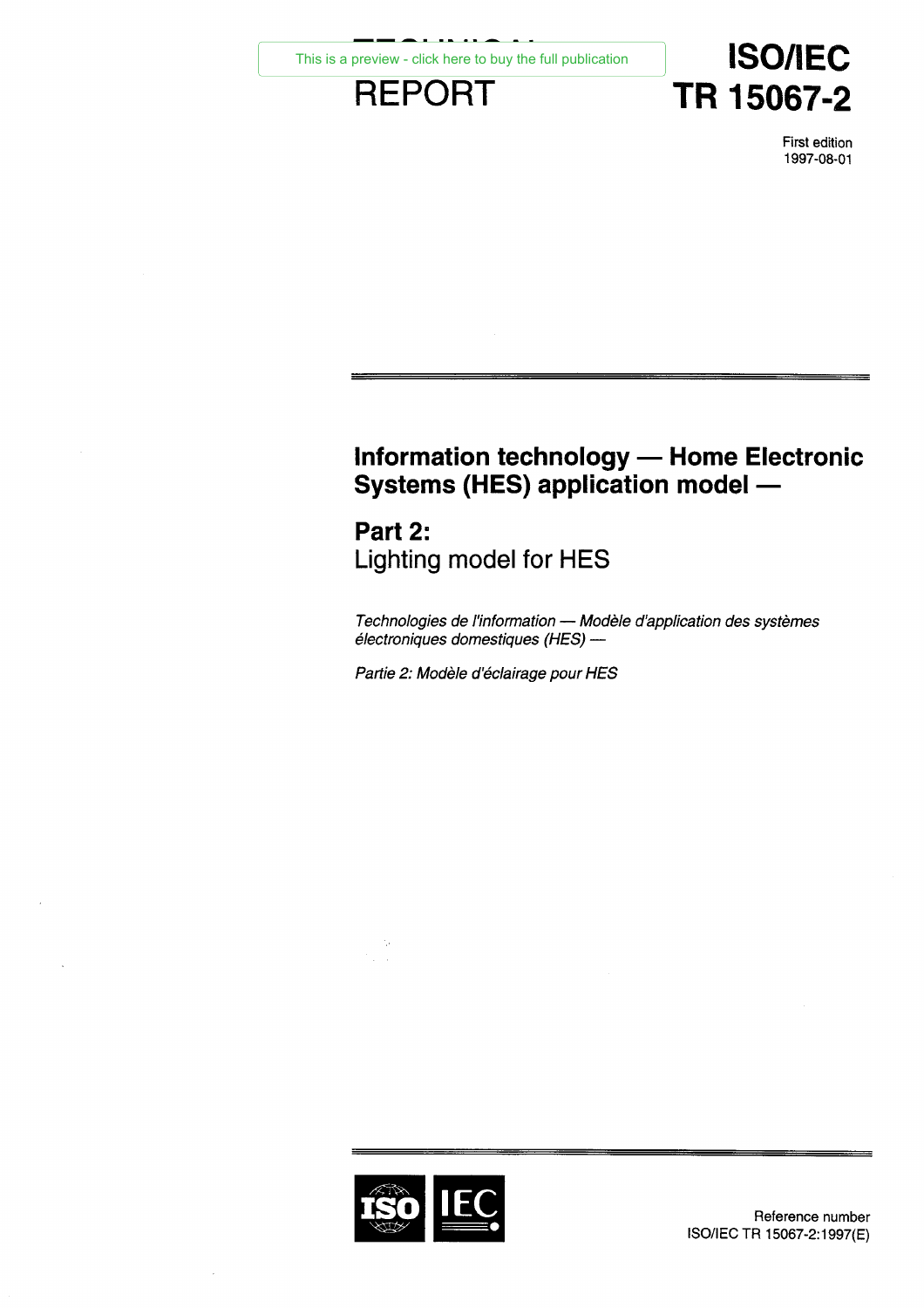# **Contents**

- **1 SO/IEC TR 15067-2:1997(E)**<br>
This is a preview click here to buy the full publication<br> **1 Scope**<br> **1 Sope<br>
2 Physical Lighting Model**<br>
2.1 Physical components of a lighting system<br>
1 **2 Physical Lighting Model**<br> **2 Physical Lighting Model**<br> **2 Physical Lighting Model**<br>
2 Physical Lighting Model<br>
2 Physical Components of a lighting system<br>
2.1.1 Fixture<br>
2.1.1 Fixture<br>
2.1.2 Switch **Tents**<br> **Solution:**<br> **Example 12.1** Physical components of a lighting system<br>
2.1.1 Fixture<br>
2.1.1 Switch<br>
2.1.2 Switch<br>
2.1.3 Dimmer<br>
2.1.4 Sensor<br>
2.1.5 Device concentrator<br>
2.1.5 User interface<br>
2.1.7 User interface co **ndents**<br> **ope**<br> **ysical Lighting Model**<br>
2.1 Physical components of a lighting system<br>
2.1.1 Eixture<br>
2.1.2 Switch<br>
2.1.3 Dimmer<br>
2.1.3 Dimmer<br>
2.1.5 Device concentrator<br>
2.1.5 User interface<br>
2.1.5 User interface<br>
2.1.8 **ndents**<br> **ope**<br> **ysical Lighting Model**<br>
2.1 Physical components of a lighting system<br>
2.1.1 Fixture<br>
2.1.2 Switch<br>
2.1.3 Dimmer<br>
2.1.4 Sensor<br>
2.1.5 Device concentrator<br>
2.1.5 Device concentrator<br>
2.1.5 User interface<br>
2 **neters**<br> **pysical Lighting Model**<br> **2.1.2 Evided components of a lighting system<br>
2.1.1 Fixture<br>
2.1.2 Switch<br>
2.1.3 Dimmer<br>
2.1.4 Seasor<br>
2.1.5 Device concentrator<br>
2.1.5 Device concentrator<br>
2.1.5 Lighting system contro** 1<br>
1<br>
1<br>
2.1.2 Empiscial Components of a lighting system<br>
2.1.1 Fixture<br>
2.1.2 Switch<br>
1<br>
2.1.3 Dimmer<br>
2.1.5 Device concentrator<br>
2.1.5 Device concentrator<br>
2.1.5 User interface<br>
2.1.7 User interface<br>
2.1.7 User interface ope<br>
1<br>
1<br>
2.1 Physical components of a lighting system<br>
2.1.1 Fixture<br>
2.1.2 Switch<br>
2.1.3 Dimmer<br>
2.1.3 Device concentrator<br>
2.1.5 Device concentrator<br>
2.1.5 User interface<br>
2.1.7 User interface<br>
2.1.7 User interface<br>
2. **1 Scope**<br> **2 Physical Lighting Model**<br> **3.1** Physical components of a lighting system<br> **3.1.1 Eixture**<br> **3.1.2 Summer**<br> **3.1.3 Dimmer**<br> **3.1.5 Device concentrator**<br> **3.1.5 User interface<br>
2.1.5 Device concentrator<br>
<b>3.1.8 ysical Lighting Model**<br>
2.1 Physical components of a lighting system<br>
2.1.1 Eixture<br>
2.1.2 Switch<br>
2.1.3 Dimmer<br>
2.1.3 Dimmer<br>
2.1.5 Device concentrator<br>
2.1.5 User interface<br>
2.1.7 User interface<br>
2.1.7 User interface<br>
2 2.1 Physical components of a lighting system<br>
2.1.1 Eixtuch<br>
2.1.2 Switch<br>
2.1.3 Dimmer<br>
2.1.3 Dimmer<br>
2.1.5 Device concentrator<br>
2.1.5 Device concentrator<br>
2.1.5 User interface<br>
2.1.5 User interface<br>
2.1.5 User interface<br>
	-
	-
	-
	-
	-
	-
	-
	-
	-

- 
- 
- 
- 
- 
- 2.1.1 Fixture<br>
2.1.2 Switch<br>
2.1.3 Dimmer<br>
2.1.3 Dimmer<br>
2.1.5 Device concentrator<br>
2.1.5 Device concentrator<br>
2.1.5 Device concentrator<br>
2.1.5 Lighting system controller<br>
3.2 Physical architecture<br>
3.2 Dejainting Model<br>
3 2.1.2 Switch<br>
2.1.3 Dimmer<br>
2.1.5 Device concentrator<br>
2.1.5 Device concentrator<br>
2.1.5 Device concentrator<br>
2.1.5 User interface<br>
2.1.7 User interface<br>
2.2 Physical architecture<br>
2.2 Physical architecture<br>
3.2 Logical ele 2.1.3 Dimmer<br>
2.1.4 Sensor<br>
2.1.5 Device concentrator<br>
2.1.5 User interface<br>
2.1.7 User interface<br>
2.1.7 User interface<br>
2.2 Physical architecture<br>
2.2 Physical architecture<br>
3.2 Logical elements<br>
3.2 Logical elements<br>
3.2 2.1.4 Sensor<br>
2.1.5 Device concentrator<br>
2.1.5 User interface<br>
2.1.7 User interface<br>
2.1.7 User interface concentrator<br>
2.1.8 Lighting system controller<br>
2.2 Physical architecture<br>
3.2 Logical elements<br>
3.2 Logical element 2.1.6 Device concentrator<br>
2.1.6 Descriptedrace<br>
2.1.7 User interface<br>
2.1.8 Lighting system controller<br>
3.1 Logical architecture<br>
3.2 Logical architecture<br>
3.2.1 Simple HES lighting system<br>
3.2.1 Simple HES lighting syste 2.1.5 User interace<br>
2.1.7 User interface concentrator<br>
2.1.8 Lighting system controller<br> **gical Lighting Model**<br>
3.3 Logical architecture<br>
3.2 Logical elements<br>
3.2.1 Simple HES lighting system<br>
3.2.2 Complex HES lighting 2.1.9 User interacte concentrator and 2.1.8 Lighting system controller and 1 Lighting Model 3.1 Logical achitecture and 2 Logical achitecture and 2 Logical elements and 2 Logical elements and 2 Case 2: Figures 8 and 9 4.3 2.1.8 Lighting system controller<br>
and Lighting Model<br>
3.1 Logical architecture<br>
3.2 Logical elements<br>
3.2.1 Simple HES lighting system<br>
3.2.2 Complex HES lighting system<br>
3.2.4 Distributed lighting system<br>
4.2 Case 3: Figu 2.2 Physical architecture<br>
3.2 Logical achitecture<br>
3.2 Logical elements<br>
3.2.1 Simple HES lighting system<br>
3.2.2 Complex HES lighting system<br>
3.2.2 Complex HES lighting system<br>
3.2.3 Hierarchical lighting system<br>
4.2 Case **gical Lighting Model**<br>
3.1 Logical architecture<br>
3.2 Logical elements<br>
3.2.2 Complex HES lighting system<br>
3.2.2 Complex HES lighting system<br>
3.2.3 Hierarchical lighting system<br>
4.2 Case 2: Figures 6 and 7<br>
4.4 Case 2: Fig **5.1 Logical architective**<br> **5.2 Logical elements**<br> **5.2.2 Complex HES lighting system**<br> **5.2.3 Herachited lighting system**<br> **5.2.4 Distributed lighting system**<br> **4.2 Case 5**<br> **4.1 Case 1: Figures 6 and 7**<br> **4.2 Case 2: Fi** 3.2 Logical elements<br>
3.2.1 Simple HES lighting system<br>
3.2.1 Simple HES lighting system<br>
3.2.3 Hierarchical lighting system<br>
3.2.3 Hierarchical lighting system<br>
4.1 Case 1: Figures 6 and 7<br>
4.1 Case 1: Figures 6 and 7<br>
4. 5.2.1 Simple HES lighting system<br>
3.2.2 Complex HES lighting system<br>
3.2.3 Hierarchical lighting system<br>
3.2.3 Hierarchical lighting system control<br> **hting Use Cases**<br>
4.1 Case 2: Figures 6 and 7<br>
4.2 Case 2: Figures 10 an

- 
- 
- 
- 
- 

- 
- 
- 
- 
- 
- 5.2.2 Activate lighting system<br>
3.2.3 Hierarchical lighting system<br>
4.2.2 Actis dighting system control<br> **hting Use Cases**<br>
4.1 Case 1: Figures 6 and 7<br>
4.2 Case 2: Figures 12 and 11<br>
4.3 Case 3: Figures 12 and 11<br>
4.5 Cas 5.2.3 Hierarchical lighting system<br> **htmg Use Cases**<br> **htmg Use Cases**<br> **1.1 Case 2: Figures 6 and 7**<br> **4.2 Case 2: Figures 6 and 7**<br> **4.2 Case 2: Figures 8 and 9**<br> **4.3 Case 3: Figures 12 and 13**<br> **5.5 Messages for Lighti** 5.2.4 Distributed lighting system control<br>
1.1 Case 1: Figures 6 and 7<br>
1.2 Case 2: Figures 8 and 9<br>
1.3 Case 3: Figures 10 and 11<br>
1.4 Case 4: Figures 12 and 13<br>
5<br>
5.5 Messages for Lighting<br>
5.1 HES messages overview<br>
5. hting Use Cases<br>
1.1 Case 1: Figures 6 and 7<br>
1.2 Case 2: Figures 10 and 11<br>
1.3 Case 3: Figures 12 and 13<br>
1.4 Case 4: Figures 12 and 13<br>
5<br>
5 Messages for Lighting<br>
5.1 HES messages overview<br>
5.2 Activator — Illuminator<br>

All rights reserved. Unless otherwise specified, no part of this publication may be reproduced or utilized in any form or by any means, electronic or mechanical, including photocopying and microfilm, without permission in writing from the publisher.

ISO/IEC Copyright Office • Case postale 56 • CH-1211 Genève 20 • Switzerland

Printed in Switzerland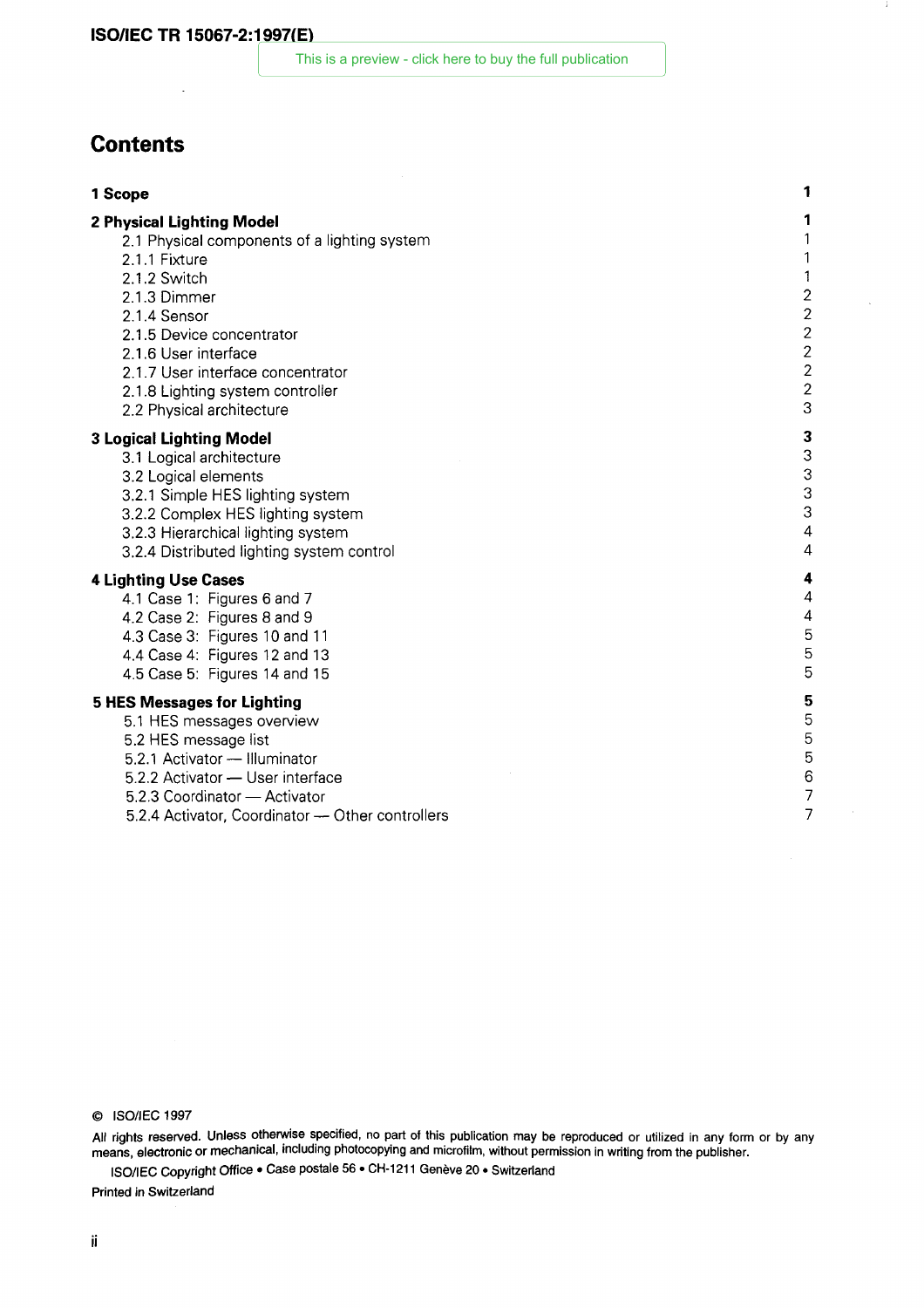## **Foreword**

ISO (the International Organization for Standardization) and IEC (the International Electrotechnical Commission) form the specialized system for worldwide standardization. National bodies that are members of ISO or IEC participate in the development of International Standards through technical committees established by the respective organization to deal with particular fields of technical activity. ISO and IEC technical committees collaborate in fields of mutual interest. Other international organizations, governmental and non-governmental, in liaison with ISO and IEC, also take part in the work.

In the field of information technology, ISO and IEC have established a joint technical committee, ISO/IEC JTC 1.

The main task of technical committees is to prepare International Standards, but in exceptional circumstances a technical committee may propose the publication of a Technical Report of one of the following types:

- type 1, when the required support cannot be obtained for the publication of an International Standard, despite repeated efforts;
- type 2, when the subject is still under technical development or where for any other reason there is the future but not immediate possibility of an agreement on an International Standard;
- type 3, when a technical committee has collected data of a different kind from that which is normally published as an International Standard ("state of the art", for example).

Technical Reports of types 1 and 2 are subject to review within three years of publication, to decide whether they can be transformed into International Standards. Technical Reports of type 3 do not necessarily have to be reviewed until the data they provide are considered to be no longer valid or useful.

ISO/IEC TR 15067-2, which is a Technical Report of type 3, was prepared by Joint Technical Committee ISO/IEC JTC 1, *Information technology.*

ISO/IEC TR 15067 consists of the following part, under the general title *Information technology— Home Electronic Systems (HES) application model.*

*— Part 2: Lighting model for HES*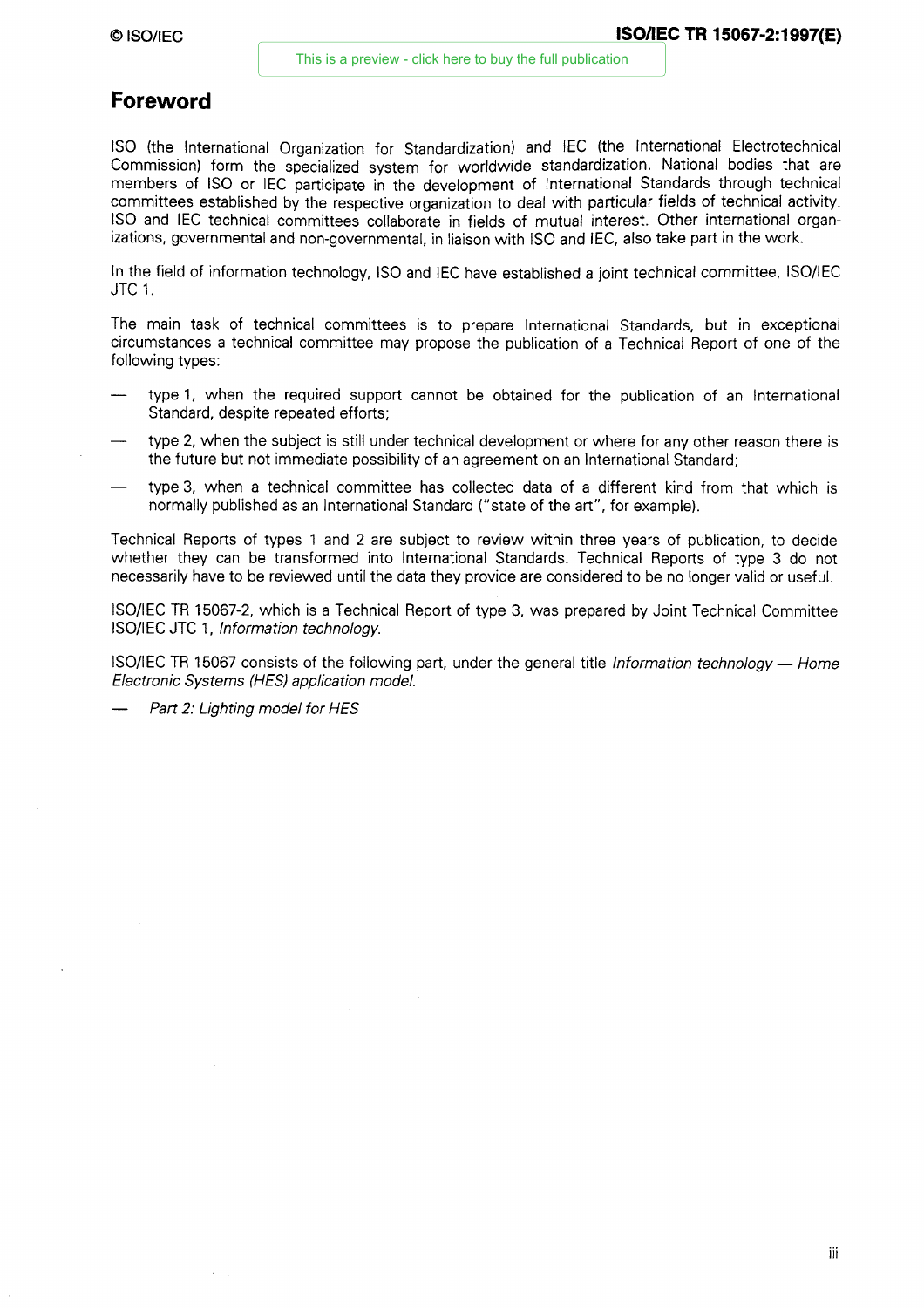# **Introduction**

The *Home Electronic System is a* standard under development by Working Group 1 (WG1) of Subcommittee 25 (SC25), *Interconnection of Information Technology Equipment,* under Joint Technical Committee 1 (JTC1) of the ISO and IEC.

The physical elements constituting lighting control systems are listed. The physical connection of these elements on a home control system medium is shown. Then, a generic logical model is presented. The relationship of this model to typical systems of varying complexity is discussed.